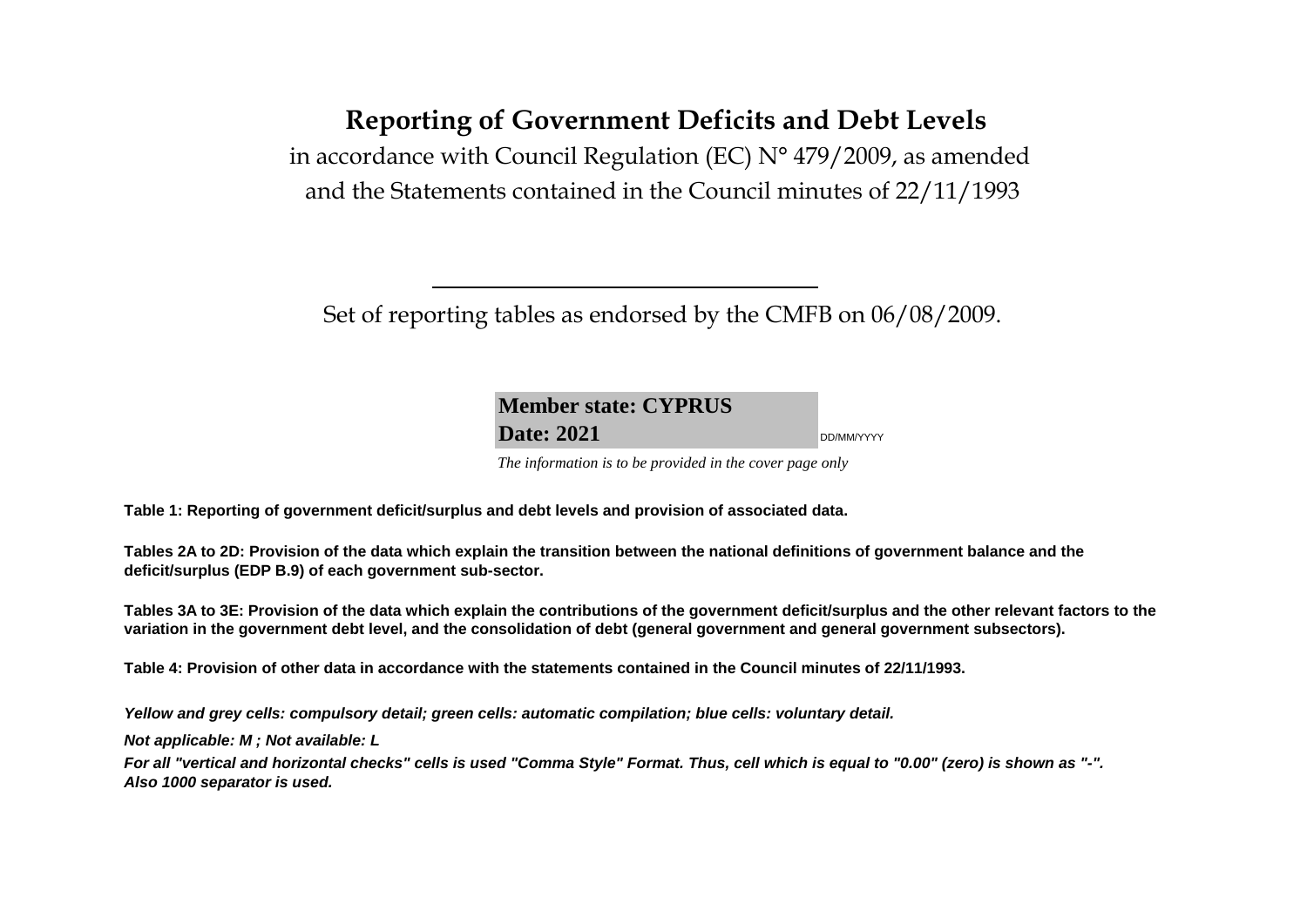## **Table 1: Reporting of government deficit/surplus and debt levels and provision of associated data**

| Member state: CYPRUS                                                  |                 | <b>Year 2021</b> |          |          |          |          |                   |  |         |         |         |         |         |
|-----------------------------------------------------------------------|-----------------|------------------|----------|----------|----------|----------|-------------------|--|---------|---------|---------|---------|---------|
| Data are in $\n  Emn\n$                                               | <b>ESA 2010</b> |                  |          |          |          |          |                   |  |         |         |         |         |         |
| Date: 2021                                                            | codes           | <b>JAN</b>       | JAN-FEB  | JAN-MAR  | JAN-APR  | JAN-MAY  | JAN-JUNE JAN-JULY |  | JAN-AUG | JAN-SEP | JAN-OCT | JAN-NOV | JAN-DEC |
| Net borrowing (-)/ net lending (+)                                    | EDP B.9         |                  |          |          |          |          |                   |  |         |         |         |         |         |
| General government                                                    | S.13            | 154,5            | $-45,0$  | $-120,5$ | $-236,3$ | $-499,7$ | $-711.9$          |  |         |         |         |         |         |
|                                                                       | S.1311          | 114,4            | $-99,9$  | $-225,0$ | $-352,6$ | $-645.2$ | $-800,8$          |  |         |         |         |         |         |
| Central government<br>State government                                | S.1312          | M                | M        | M        | M        | M        | M                 |  |         |         |         |         |         |
| Local government                                                      | S.1313          | $-11,0$          | $-20,2$  | $-1,5$   | $-12,5$  | $-20,3$  | $-20,2$           |  |         |         |         |         |         |
| Social security funds                                                 | S.1314          | 51,1             | 75,1     | 106.0    | 128,8    | 165,8    | 109,1             |  |         |         |         |         |         |
|                                                                       |                 |                  |          |          |          |          |                   |  |         |         |         |         |         |
| General government consolidated gross debt                            |                 |                  |          |          |          |          |                   |  |         |         |         |         |         |
| Level at nominal value outstanding at end of month                    |                 | 24.783,1         | 26.007,4 | 26.022,7 | 24.789,4 | 24.933,4 | 24.857,3          |  |         |         |         |         |         |
| By category:                                                          |                 |                  |          |          |          |          |                   |  |         |         |         |         |         |
| Currency and deposits                                                 | AF.2            | 151,4            | 151,4    | 151,4    | 151,4    | 151,4    | 151,4             |  |         |         |         |         |         |
| Securities other than shares, exc. financial derivatives              | AF.33           | 16.469,0         | 17.464,8 | 17.470,4 | 16.237,2 | 16.258,2 | 16.203,3          |  |         |         |         |         |         |
| Short-term                                                            | AF.331          | 1.475,4          | 1.475.3  | 1.500.3  | 275.0    | 300,0    | 300,0             |  |         |         |         |         |         |
| Long-term                                                             | AF.332          | 14.993,6         | 15.989,5 | 15.970,1 | 15.962,2 | 15.958,2 | 15.903,3          |  |         |         |         |         |         |
| Loans                                                                 | AF.4            | 8.162,7          | 8.391,2  | 8.400,9  | 8.400,8  | 8.523,8  | 8.502,6           |  |         |         |         |         |         |
| Short-term                                                            | AF.41           | 0,0              | 0,0      | 0,0      | 0,0      | 0,0      | 0,0               |  |         |         |         |         |         |
| Long-term                                                             | AF.42           | 8.162.7          | 8.391,2  | 8.400,9  | 8.400,8  | 8.523,8  | 8.502.6           |  |         |         |         |         |         |
|                                                                       |                 |                  |          |          |          |          |                   |  |         |         |         |         |         |
| General government expenditure on:                                    |                 |                  |          |          |          |          |                   |  |         |         |         |         |         |
| <b>Gross fixed capital formation</b>                                  | P.51G           | 9,0              | 25,9     | 63,3     | 95.2     | 129,7    | 180,2             |  |         |         |         |         |         |
| Interest (consolidated)                                               | EDP D.41        | 40,0             | 72,0     | 75,2     | 114.7    | 197,5    | 227,1             |  |         |         |         |         |         |
|                                                                       |                 |                  |          |          |          |          |                   |  |         |         |         |         |         |
| Gross domestic product at current market prices                       | $B.1*g$         | 21.855,3         | 21.855,3 | 21.855,3 | 21.855,3 | 21.855,3 | 21.855,3          |  |         |         |         |         |         |
| (1) Please indicate status of data: estimated, half-finalized, final. |                 |                  |          |          |          |          |                   |  |         |         |         |         |         |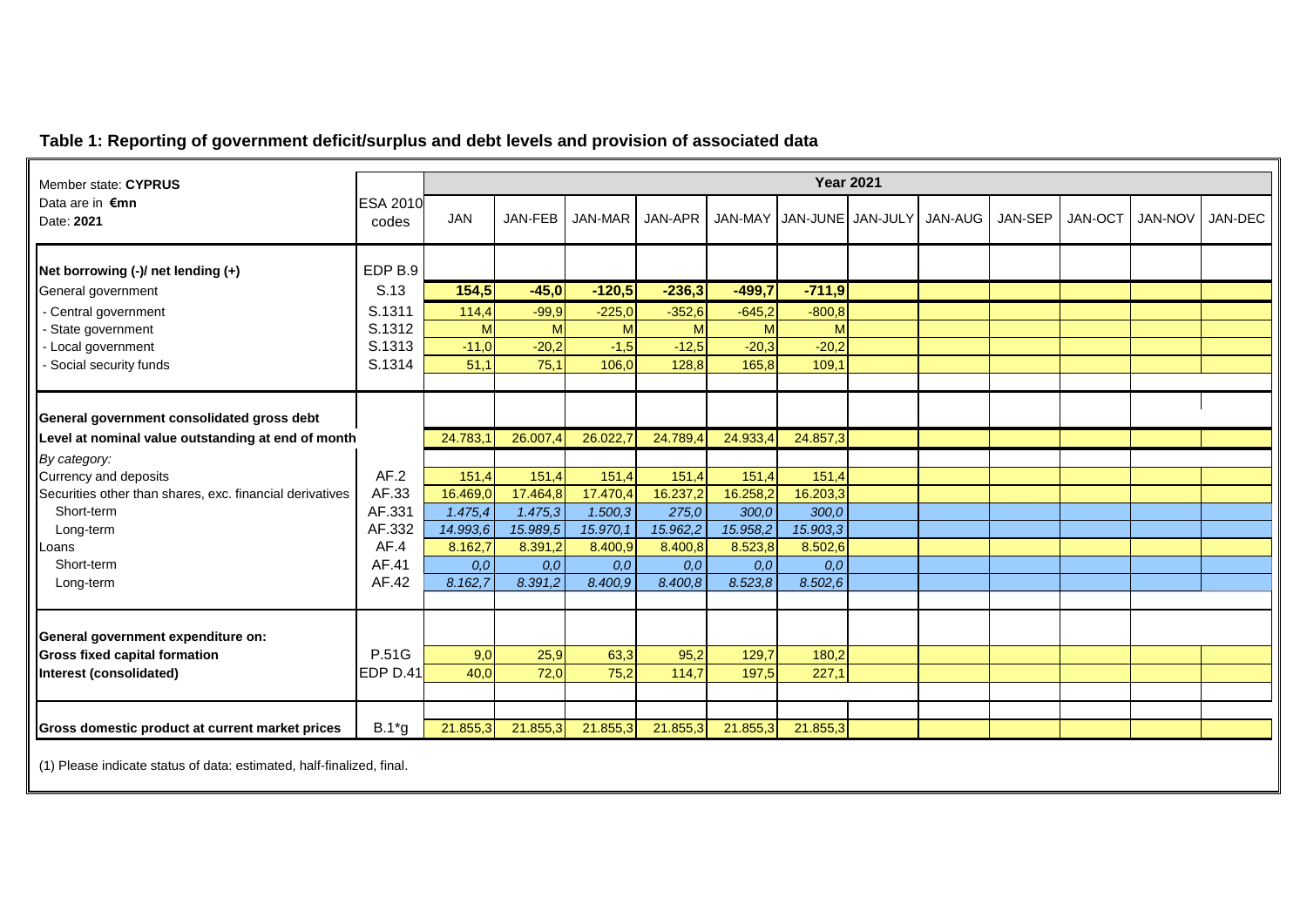#### **Table 2A: Provision of the data which explain the transition between the public accounts budget balance and the central government deficit/surplus**

| Member state: CYPRUS                                                    | <b>Year 2021</b> |            |                |            |            |            |          |         |         |         |                |         |
|-------------------------------------------------------------------------|------------------|------------|----------------|------------|------------|------------|----------|---------|---------|---------|----------------|---------|
| Data are in €mn<br>Date: 2021                                           | JAN              | JAN-FEB    | <b>JAN-MAR</b> | JAN-APR    | JAN-MAY    | JAN-JUNE   | JAN-JULY | JAN-AUG | JAN-SEP | JAN-OCT | <b>JAN-NOV</b> | JAN-DEC |
| Working balance in central government accounts                          | 44,0             | 888,1      | 750,5          | $-616,9$   | $-821,4$   | $-1.260,9$ |          |         |         |         |                |         |
| Basis of the working balance                                            | mixed            |            |                |            |            |            |          |         |         |         |                | mixed   |
| Financial transactions included in the working balance                  | 42,6             | $-1.184,8$ | $-1.167,4$     | 55,5       | $-70,8$    | 25,8       |          |         |         |         |                |         |
| Loans, granted $(+)$                                                    | 0,0              | 0,0        | 0,0            | 0,0        | 0,0        | 15,6       |          |         |         |         |                |         |
| Loans, repayments (-)                                                   | $-4,0$           | $-7,0$     | $-12,5$        | $-42,3$    | $-52,2$    | $-58,9$    |          |         |         |         |                |         |
| Equities, acquisition $(+)$                                             | 0,0              | 0.0        | 0.0            | 0,0        | 0,0        | 0,0        |          |         |         |         |                |         |
| Equities, sales (-)                                                     | 0,0              | 0,0        | 0,0            | 0,0        | 0,0        | 0,0        |          |         |         |         |                |         |
| Other financial transactions (+/-)                                      | 46,6             | $-1.177,8$ | $-1.154,9$     | 97,8       | $-18,6$    | 69,1       |          |         |         |         |                |         |
| of which: transactions in debt liabilities (+/-)                        |                  |            |                |            |            |            |          |         |         |         |                |         |
| Repayments of Foreign and Local Loans                                   | 50,0             | 65,9       | 88,8           | 1.341,5    | 1.357,9    | 1.445,6    |          |         |         |         |                |         |
| Withdrawals of Foreign and Local Loans                                  | $-3,4$           | $-1.243.7$ | $-1.243.7$     | $-1.243,7$ | $-1.376.5$ | $-1.376.5$ |          |         |         |         |                |         |
| <b>Contribution to Sinking Funds</b>                                    | 0.0              | 0,0        | 0,0            | 0,0        | 0,0        | O, O       |          |         |         |         |                |         |
|                                                                         |                  |            |                |            |            |            |          |         |         |         |                |         |
|                                                                         |                  |            |                |            |            |            |          |         |         |         |                |         |
| Non-financial transactions not included in the working balance          | 43,8             | 154,3      | 114,0          | 145,2      | 158,9      | 382,3      |          |         |         |         |                |         |
| <b>Advances</b>                                                         | $-0,1$           | $-2,2$     | $-3,5$         | $-4,2$     | $-3,9$     | $-1,8$     |          |         |         |         |                |         |
| <b>Deposits</b>                                                         | 43,9             | 156.5      | 117.5          | 149.4      | 162,8      | 384.1      |          |         |         |         |                |         |
|                                                                         |                  |            |                |            |            |            |          |         |         |         |                |         |
|                                                                         |                  |            |                |            |            |            |          |         |         |         |                |         |
| Difference between interest paid (+) and accrued (EDP D.41)(-)          | 0,0              | 0,0        | 0,0            | 0,0        | 0,0        | 1,6        |          |         |         |         |                |         |
|                                                                         |                  |            |                |            |            |            |          |         |         |         |                |         |
| Other accounts receivable (+)                                           | 0,0              | 0,0        | 26,9           | 6,9        | 6,9        | $-15,3$    |          |         |         |         |                |         |
| <b>VAT</b> accrual                                                      | 0,0              | 0,0        | 26.9           | 6,9        | 6,9        | $-15,3$    |          |         |         |         |                |         |
| <b>Defence Trade Credits</b>                                            | 0,0              | 0,0        | 0,0            | 0,0        | 0,0        | 0,0        |          |         |         |         |                |         |
| <b>Income Tax Accrual</b>                                               | 0,0              | 0,0        | 0,0            | 0,0        | 0,0        | 0,0        |          |         |         |         |                |         |
| Guarantee                                                               | 0,0              | 0,0        | 0,0            | 0,0        | 0,0        | 0,0        |          |         |         |         |                |         |
| Other accounts payable (-)                                              | $-38,4$          | $-39,7$    | $-44,4$        | $-52,2$    | $-54,8$    | $-63,6$    |          |         |         |         |                |         |
| <b>UMTS licences (accrual)</b>                                          | 1,7              | 1,7        | 1,7            | 1,7        | 1,7        | 1,7        |          |         |         |         |                |         |
| Payments to NHS not included in the working balance                     | $-36,5$          | $-36.5$    | $-46.1$        | $-53.9$    | $-56,5$    | $-65,3$    |          |         |         |         |                |         |
| Amounts received in favor of HIO / not related to central government re | $-3.6$           | $-4.9$     | 0.0            | 0,0        | 0,0        | 0.0        |          |         |         |         |                |         |
| Working balance (+/-) of entities not part of central government        |                  |            |                |            |            |            |          |         |         |         |                |         |
| Net borrowing (-) or net lending (+) of other central government bodies | 22,4             | 82,2       | 95,3           | 108,8      | 135,9      | 129,2      |          |         |         |         |                |         |
| Semi-government organisations                                           | 11,6             | 74,4       | 90.7           | 104,6      | 134,3      | 126,7      |          |         |         |         |                |         |
| Extra-budgetary funds                                                   | 10,8             | 7,8        | 4,6            | 4,2        | 1,6        | 2,5        |          |         |         |         |                |         |
| Detail 3                                                                |                  |            |                |            |            |            |          |         |         |         |                |         |
|                                                                         |                  |            |                |            |            |            |          |         |         |         |                |         |
| Other adjustments (+/-) (please detail)                                 | 0,0              | 0,0        | 0,1            | 0,1        | 0,1        | 0,1        |          |         |         |         |                |         |
| K.11.2 Real Holding Gains                                               | $\overline{0,0}$ | 0,0        | 0,1            | 0,1        | 0,1        | 0,1        |          |         |         |         |                |         |
| <b>OKYPY</b> amounts included in FIMAS                                  | 0,0              | 0,0        | 0,0            | 0,0        | 0,0        | 0,0        |          |         |         |         |                |         |
|                                                                         |                  |            |                |            |            |            |          |         |         |         |                |         |
|                                                                         | 114.4            | $-99.9$    | $-225.0$       | $-352.6$   |            | $-800.8$   |          |         |         |         |                |         |
| Net borrowing (-)/lending(+) (EDP B.9) of central government (S.1311)   |                  |            |                |            | $-645,2$   |            |          |         |         |         |                |         |
| (ESA 2010 accounts)<br>$\cdots$                                         |                  |            |                |            |            |            |          |         |         |         |                |         |

(1) Please indicate accounting basis of the working balance: cash, accrual, mixed, other.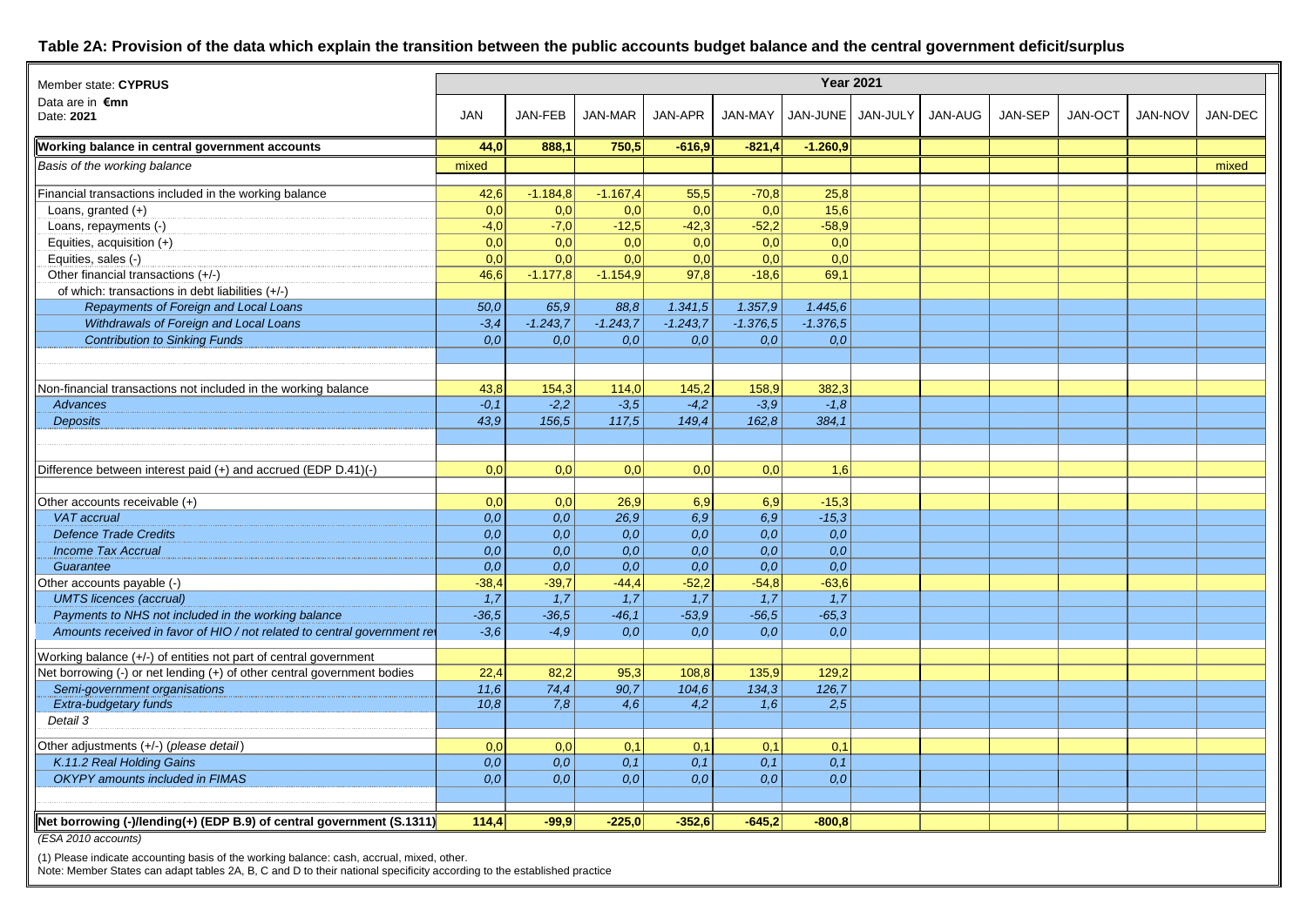#### **Table 2B: Provision of the data which explain the transition between the working balance and the state government deficit/surplus**

| Member state: CYPRUS                                                      |            |         |                |         |                | <b>Year 2021</b> |          |         |         |                |                         |                         |
|---------------------------------------------------------------------------|------------|---------|----------------|---------|----------------|------------------|----------|---------|---------|----------------|-------------------------|-------------------------|
| Data are in $\n  Emn\n$                                                   |            |         |                |         |                |                  |          |         |         |                |                         |                         |
| Date: 2021                                                                | <b>JAN</b> | JAN-FEB | <b>JAN-MAR</b> | JAN-APR | <b>JAN-MAY</b> | JAN-JUNE         | JAN-JULY | JAN-AUG | JAN-SEP | JAN-OCT        | <b>JAN-NOV</b>          | JAN-DEC                 |
| Working balance in state government accounts                              | M          | M       | M              | M       | M              | M                | M        | M       | M       | M              | M                       | M                       |
| Basis of the working balance                                              | (1)        | (1)     | (1)            | (1)     | (1)            | (1)              | (1)      | (1)     | (1)     | (1)            | (1)                     | (1)                     |
|                                                                           |            |         |                |         |                |                  |          |         |         |                |                         |                         |
| Financial transactions included in the working balance                    | M          | M       | M              | M       | M              | M                | M        | M       | M       | M              | M                       | M                       |
| Loans $(+/-)$                                                             | M          | M       | M              | M       | M              | M                | M        | M       | M       | M              | M                       | M                       |
| Equities $(+/-)$                                                          | M          | M       | M              | M       | M              | M                | M        | M       | M       | M              | M                       | M                       |
| Other financial transactions (+/-)                                        | M          | M       | M              | M       | M              | M                | M        | M       | M       | M              | M                       | M                       |
| of which: transactions in debt liabilities (+/-)                          | M          | M       | M              | M       | M              | M                | M        | M       | M       | M              | M                       | M                       |
| Detail 1                                                                  | M          | M       | M              | M       | M              | M                | M        | M       | M       | M              | M                       | M                       |
| Detail 2                                                                  | M          | M       | M              | M       | M              | M                | M        | M       | M       | M              | M                       | M                       |
|                                                                           |            |         |                |         |                |                  |          |         |         |                |                         |                         |
| Non-financial transactions not included in the working balance            | M          | M       | M              | M       | M              | M                | M        | M       | M       | M              | M                       | M                       |
| Detail 1                                                                  | M          | M       | M              | M       | M              | M                | M        | M       | M       | M              | M                       | M                       |
| Detail 2                                                                  | M          | M       | M              | M       | M              | M                | M        | M       | M       | M              | M                       | M                       |
|                                                                           |            |         |                |         |                |                  |          |         |         |                |                         |                         |
| Difference between interest paid (+) and accrued (EDP D.41)(-)            | M          | M       | M              | M       | M              | M                | M        | M       | M       | M              | M                       | M                       |
|                                                                           |            |         |                |         |                |                  |          |         |         |                |                         |                         |
| Other accounts receivable (+)                                             | M          | M       | M              | M       | M              | M                | M        | M       | M       | M              | M                       | M                       |
| Detail 1                                                                  | M          | M       | M              | M       | M              | M                | M        | M       | M       | ${\sf M}$      | ${\sf M}$               | M                       |
| Detail 2                                                                  | M          | M       | M              | M       | M              | M                | M        | M       | M       | M              | M                       | M                       |
| Other accounts payable (-)                                                | M          | M       | M              | M       | M              | M                | M        | M       | M       | M              | M                       | M                       |
| Detail 1                                                                  | M          | M       | M              | M       | M              | M                | M        | M       | M       | $\overline{M}$ | $\overline{\mathsf{M}}$ | $\overline{\mathsf{M}}$ |
| Detail 2                                                                  | M          | M       | M              | M       | M              | M                | M        | M       | M       | M              | M                       | M                       |
|                                                                           |            |         |                |         |                |                  |          |         |         |                |                         |                         |
| Working balance (+/-) of entities not part of state government            | M          | M       | M              | M       | M              | M                | M        | M       | M       | M              | M                       | M                       |
| Net borrowing $(-)$ or net lending $(+)$ of other state government bodies | M          | M       | M              | M       | M              | M                | M        | M       | M       | M              | ${\sf M}$               | M                       |
| Detail 1                                                                  | M          | M       | M              | M       | M              | M                | M        | M       | M       | M              | M                       | M                       |
| Detail 2                                                                  | M          | M       | M              | M       | M              | M                | M        | M       | M       | M              | $\overline{\mathsf{M}}$ | M                       |
|                                                                           |            |         |                |         |                |                  |          |         |         |                |                         |                         |
| Other adjustments (+/-) (please detail)                                   | M          | M       | M              | M       | M              | M                | M        | M       | M       | M              | M                       | M                       |
| Detail 1                                                                  | M          | M       | M              | M       | M              | M                | M        | M       | M       | M              | M                       | M                       |
| Detail 2                                                                  | M          | M       | M              | M       | M              | M                | M        | M       | M       | M              | M                       | M                       |
| Detail 3                                                                  | M          | M       | M              | M       | M              | M                | M        | M       | M       | M              | M                       | M                       |
|                                                                           |            |         |                |         |                |                  |          |         |         |                |                         |                         |
| Net borrowing (-)/lending(+) (EDP B.9) of state government (S.1312)       | M          | M       | M              | M       | M              | M                | M        | M       | M       | M              | M                       | M                       |

*(ESA 2010 accounts)*

(1) Please indicate accounting basis of the working balance: cash, accrual, mixed, other.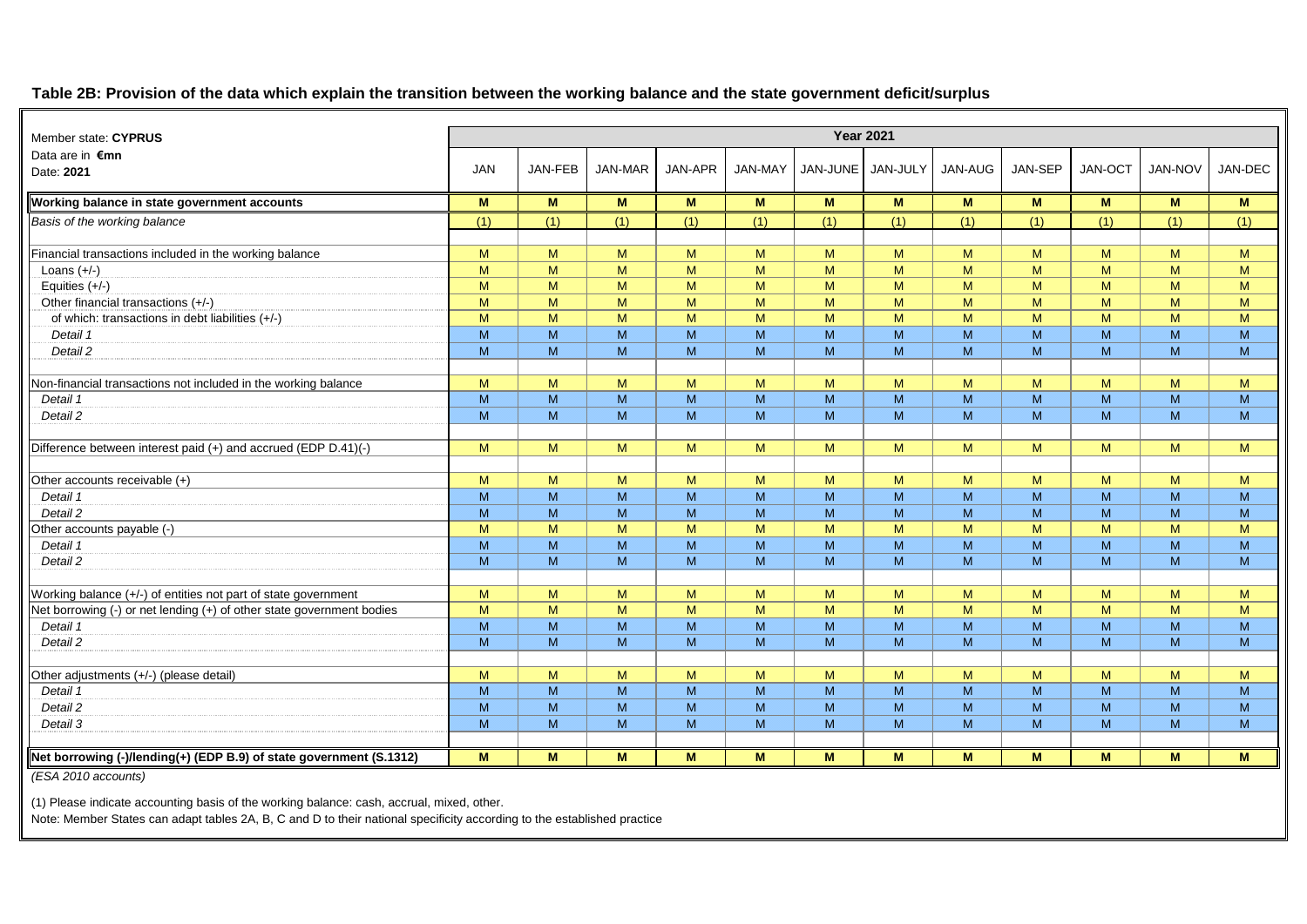#### **Table 2C: Provision of the data which explain the transition between the working balance and the local government deficit/surplus**

| Member state: CYPRUS                                                  |            |         |                   |         |         | <b>Year 2021</b> |          |         |         |         |         |         |
|-----------------------------------------------------------------------|------------|---------|-------------------|---------|---------|------------------|----------|---------|---------|---------|---------|---------|
| Data are in $\n  Emn\n$                                               |            |         |                   |         |         |                  |          |         |         |         |         |         |
| Date: 2021                                                            | <b>JAN</b> | JAN-FEB | JAN-MAR           | JAN-APR | JAN-MAY | JAN-JUNE         | JAN-JULY | JAN-AUG | JAN-SEP | JAN-OCT | JAN-NOV | JAN-DEC |
| Working balance in local government accounts                          | $-11,0$    | $-20,2$ | $-1,5$            | $-12,5$ | $-20,3$ | $-20,2$          |          |         |         |         |         |         |
| Basis of the working balance                                          | accrual    |         |                   |         |         |                  |          |         |         |         |         |         |
|                                                                       |            |         |                   |         |         |                  |          |         |         |         |         |         |
| Financial transactions included in the working balance                | 0,0        | 0,0     | $\vert 0,0 \vert$ | 0,0     | 0,0     | 0,0              |          |         |         |         |         |         |
| Loans $(+/-)$                                                         | 0,0        | 0,0     | 0,0               | 0,0     | 0,0     | 0,0              |          |         |         |         |         |         |
| Equities $(+/-)$                                                      | 0,0        | 0,0     | 0,0               | 0,0     | 0,0     | 0,0              |          |         |         |         |         |         |
| Other financial transactions (+/-)                                    | 0,0        | 0,0     | 0,0               | 0,0     | 0,0     | 0,0              |          |         |         |         |         |         |
| of which: transactions in debt liabilities (+/-)                      | 0,0        | 0,0     | 0,0               | 0,0     | 0,0     | 0,0              |          |         |         |         |         |         |
| Detail 1                                                              | 0,0        | 0,0     | 0,0               | 0,0     | 0,0     | 0,0              |          |         |         |         |         |         |
| Detail 2                                                              | 0,0        | 0,0     | 0,0               | 0,0     | 0,0     | 0,0              |          |         |         |         |         |         |
|                                                                       |            |         |                   |         |         |                  |          |         |         |         |         |         |
| Non-financial transactions not included in the working balance        | 0,0        | 0,0     | 0,0               | 0,0     | 0,0     | 0,0              |          |         |         |         |         |         |
| Detail 1                                                              | 0,0        | 0,0     | 0,0               | 0.0     | 0.0     | 0.0              |          |         |         |         |         |         |
| Detail 2                                                              | 0,0        | 0,0     | 0,0               | 0,0     | 0,0     | 0,0              |          |         |         |         |         |         |
|                                                                       |            |         |                   |         |         |                  |          |         |         |         |         |         |
| Difference between interest paid (+) and accrued (EDP D.41)(-)        | 0,0        | 0,0     | 0,0               | 0,0     | 0,0     | 0,0              |          |         |         |         |         |         |
|                                                                       |            |         |                   |         |         |                  |          |         |         |         |         |         |
| Other accounts receivable (+)                                         | 0,0        | 0,0     | 0,0               | 0,0     | 0,0     | 0,0              |          |         |         |         |         |         |
| Detail 1                                                              | 0,0        | 0,0     | 0,0               | 0,0     | 0,0     | 0,0              |          |         |         |         |         |         |
| Detail 2                                                              | 0,0        | 0,0     | 0,0               | 0,0     | 0,0     | 0.0              |          |         |         |         |         |         |
| Other accounts payable (-)                                            | 0,0        | 0,0     | 0,0               | 0,0     | 0,0     | 0,0              |          |         |         |         |         |         |
| Detail 1                                                              | 0,0        | 0,0     | 0,0               | 0,0     | 0,0     | 0,0              |          |         |         |         |         |         |
| Detail 2                                                              | 0,0        | 0,0     | 0,0               | 0,0     | 0,0     | 0,0              |          |         |         |         |         |         |
|                                                                       |            |         |                   |         |         |                  |          |         |         |         |         |         |
| Working balance (+/-) of entities not part of local government        | 0,0        | 0,0     | 0,0               | 0,0     | 0,0     | 0,0              |          |         |         |         |         |         |
| Net borrowing (-) or net lending (+) of other local government bodies | 0,0        | 0,0     | 0,0               | 0,0     | 0,0     | 0,0              |          |         |         |         |         |         |
| Detail 1                                                              | 0,0        | 0,0     | 0,0               | 0,0     | 0,0     | 0,0              |          |         |         |         |         |         |
| Detail 2                                                              | 0,0        | 0,0     | 0,0               | 0,0     | 0,0     | 0,0              |          |         |         |         |         |         |
|                                                                       |            |         |                   |         |         |                  |          |         |         |         |         |         |
| Other adjustments (+/-) (please detail)                               | 0,0        | 0,0     | 0,0               | 0,0     | 0,0     | 0,0              |          |         |         |         |         |         |
| Detail 1                                                              | 0,0        | 0,0     | 0,0               | 0,0     | 0,0     | 0,0              |          |         |         |         |         |         |
| Detail 2                                                              | 0,0        | 0.0     | 0,0               | 0,0     | 0,0     | 0,0              |          |         |         |         |         |         |
| Detail 3                                                              | 0,0        | 0.0     | 0.0               | 0.0     | 0.0     | 0.0              |          |         |         |         |         |         |
|                                                                       |            |         |                   |         |         |                  |          |         |         |         |         |         |
| Net borrowing (-)/lending(+) (EDP B.9) of local government (S.1313)   | $-11,0$    | $-20,2$ | $-1,5$            | $-12,5$ | $-20,3$ | $-20,2$          |          |         |         |         |         |         |

*(ESA 2010 accounts)*

(1) Please indicate accounting basis of the working balance: cash, accrual, mixed, other.